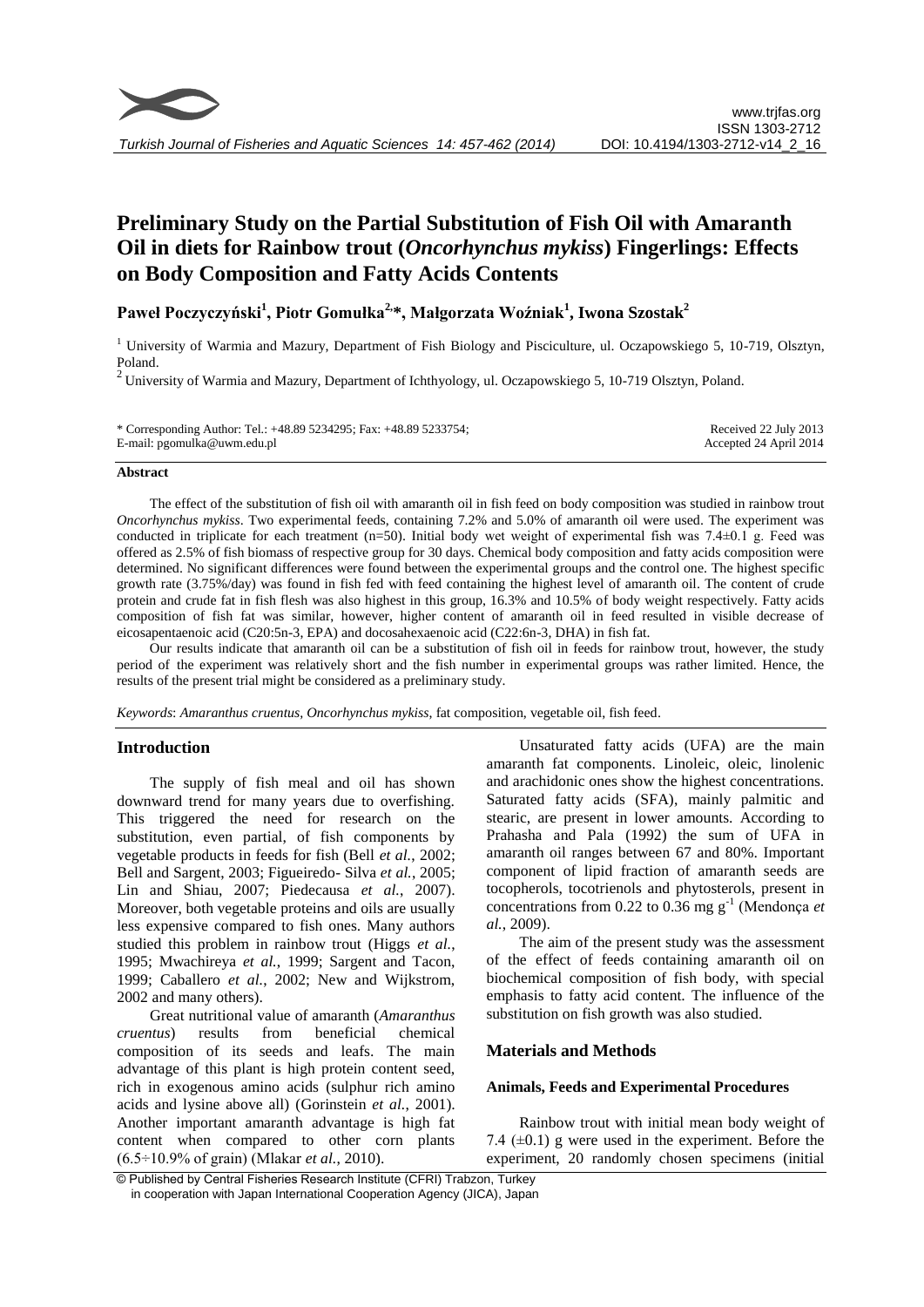control group, IC) were caught, immediately anaesthetized with MS-222 (300 mg dm<sup>-3</sup>), killed by brain destruction with sharp scissors, measured and frozen in -21°C for further analysis.

Fish were fed with 3 experimental diets containing different levels of lipid components: amaranth oil, fish oil and soybean oil. Experimental feeds were modifications of the commercial feed Saphir, which was supplied by Aller Aqua Polska as an intermediate product pellets before oil supplementation (base feed). Oils were added in the laboratory in proportions different for each experimental feed (Table 1) according to following procedure: sample weight of base feed was placed in the incubator and heated to 40°C, sample weight of oils mixture was added slowly and gently mixed. Then, feed "rested" in room temperature until oils were completely absorbed and then stored in refrigerator. New batch of each experimental feed was prepared every week of experiment.

The experiment was done in triplicates. Trout (n=450) were randomly placed in flow through tanks (350 L of volume). Depending on the group, fish were fed with experimental feeds (EF1 or EF2) or control feed (CF). Feed was offered with 2.5% of fish biomass of respective group. Daily dose of feed was divided into four portions and fish were fed manually each 4 hours between 8:00 and 20:00. Fish were sampled after 30 days of feeding. Body length and weight were measured. Specific growth rate (SGR) was calculated as follow:

$$
SGR=100(lnW_2\text{-} lnW_1)\mathbin{/}t
$$

Where,  $W_1$ : mean initial body weight (g),  $W_2$ : mean final body weight (g), t: number of days of feeding. Feed conversion ratio (FCR) was calculated according to the formula:

#### $FCR = F/G$

Where, F: food consumption, G: realized weight gain.

Experimental tanks were supplied with laboratory tap water  $(0.5 \text{ L min}^{-1})$  and mechanically aerated. Water parameters were monitored every day morning before feeding. All experimental tanks were

**Table 1.** Composition of experimental feeds (%)

| Component         | Experimental feed |                 | Control |
|-------------------|-------------------|-----------------|---------|
|                   | EF <sub>1</sub>   | EF <sub>2</sub> | feed    |
| Fish meal         | 43.0              | 43.0            | 43.0    |
| Soy flour         | 22.0              | 22.0            | 22.0    |
| Wheat flour       | 16.0              | 16.0            | 16.0    |
| Amaranth oil      | 7.2               | 5.0             | 0.0     |
| Soybean oil       | 5.0               | 5.0             | 5.0     |
| Fish oil          | 2.8               | 5.0             | 10.0    |
| Rape oil cake     | 4.0               | 4.0             | 4.0     |
| Gross energy (kJ) | 16,813            | 16,836          | 16,884  |

cleaned twice a day. Mean (±SD) water temperature was 11.3±1.2°C and pH 7.48±0.1. Oxygen saturation was above 80% throughout the period of the experiment.

Results were analysed with Statistica 9.0 software. Normality of data distribution was tested by Shapiro-Wilk test and variance homogeneity by Leven's test. Differences between means were analysed using ANOVA and Tuckey's test at significance level P<0.05.

## **Analysis of the Chemical Body Composition**

All sampled fish were anaesthetized with MS- $222$  (300 mg dm<sup>-3</sup>) and killed by medulla destruction with sharp scissors, grounded and analysed.

The contents of the basic chemical components (dry matter, crude protein, crude fat, crude ash) in feed and muscles of the experimental fish were determined with the standard methods (AOAC, 1996). Dry matter was determined by drying in an oven at 105°C for 24 h. Total protein was determined by Kjeldahl's method and crude fat by Soxhlet's method. Lipids were extracted from the sample in anhydrous ethyl ether, crude ash by combustion at 550°C in a muffle furnace for 24 h.

The fatty acid composition of fish tissue, experimental feeds and amaranth oil was determined by gas chromatography. Before analysis, the methylation of fatty acids in a sample was done by Peisker method;  $1.5 \text{ cm}^3$  of the mixture of methanolchlorophorm-sulfuric acid (100:100:1) was added to 50 mg of a fat sample and heated in boiling water bath (Christie, 1993; Jankowska *et al.*, 2005).

# **Results**

## **Fish Growth**

Mean final weight of fish was 18.9, 22.8 and 21.8 g and SGR was 3.12, 3.75 and 3.62% day<sup>-1</sup> in CF, EF1 and EF2 groups respectively. FCR was 0.87, 0.71 and 0.78 in CF, EF1 and EF2 groups respectively. Results were not significantly different  $(P>0.05)$ .

#### **Amaranth Oil Composition**

Diunsaturated fatty acids had the highest (48.02%) share in amaranth oil (Table 2). The share of mono unsaturated fatty acids (MUFA) was 26.6% and saturated ones was 24.43% including 19.46% of palmitic acid (C16:0). The percentage of tri unsaturated fatty acids was as low as 0.88%.

## **Feeds Composition**

The contents of main components in all experimental feeds were similar. Crude protein content ranged between 46.2 and 46.9%, crude fat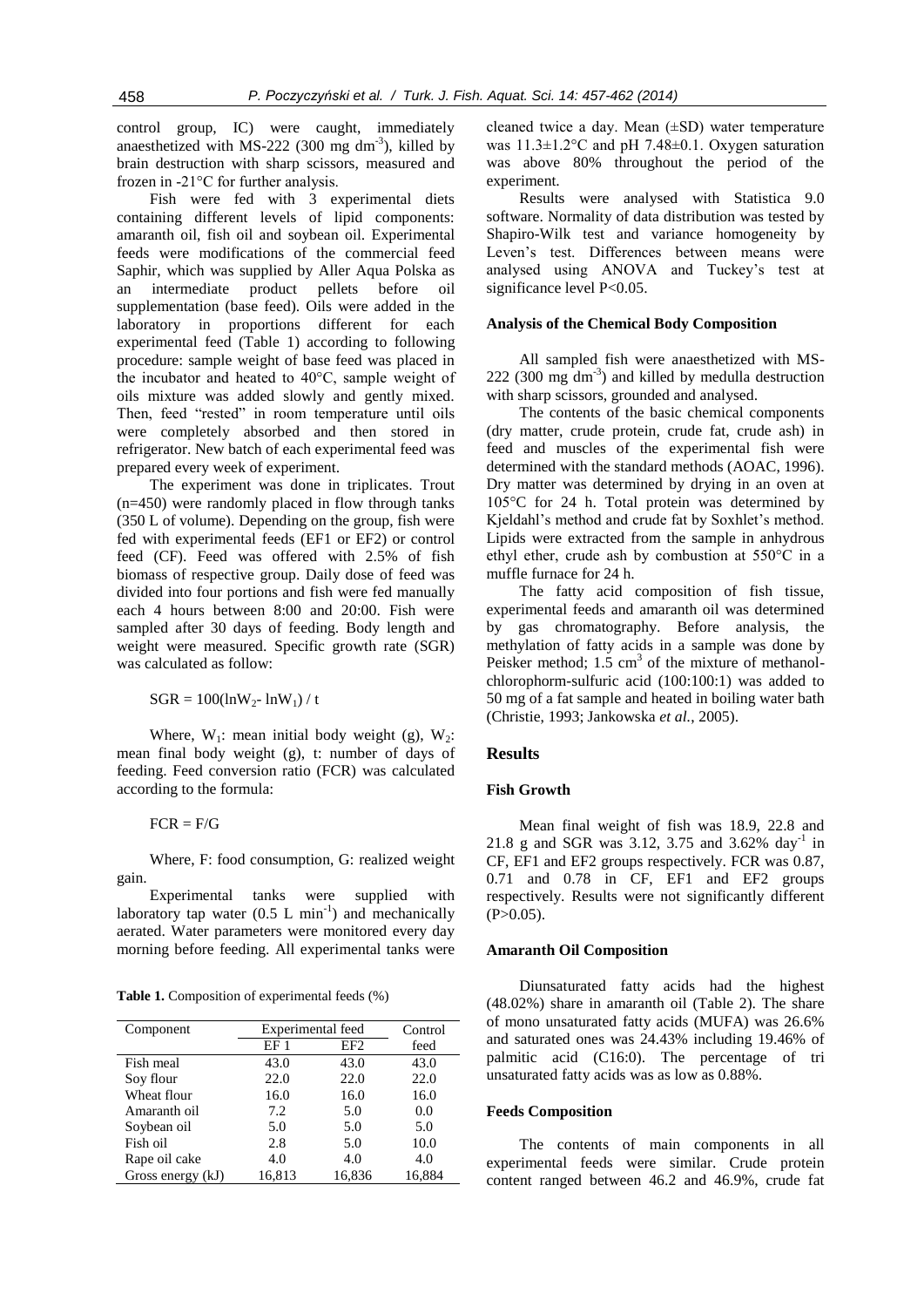19.7 and 20.0%, dry matter 92.9–93.8%, crude ash 7.47–7.52 and crude fibre 1.49–1.96 %.

The share of saturated fatty acids was also similar in all experimental feeds and ranged between 21.8 and 23.0%. C16:0 was dominant and its highest content was found in EF1 feed.

The highest content of MUFA was determined in control diet group (39.89%) and oleic acid (C18:1) prevailed in this feed (Table 3). The highest share of PUFA was found in EF1 feed (43.7%). In this feed linoleic acid (C18:2) content was as high as 31.4%,

**Table 2**. Fatty acids composition of amaranth oil used for experimental feeds supplementation

| Fatty acid          | % of total FA |
|---------------------|---------------|
| C16:0               | 19.46         |
| C18:0               | 3.85          |
| C18:1               | 26.32         |
| C18:2               | 48.02         |
| C18:3               | 0.88          |
| C20:0               | 0.78          |
| others put together | 0.69          |

**Table 3**. Fatty acids content in the control and experimental feeds (%). CF – commercial feed; EF1, EF2 – feeds supplemented with amaranth oil

| Fatty acid        | CF    | EF1   | EF <sub>2</sub> |
|-------------------|-------|-------|-----------------|
| C14:0             | 3.98  | 2.31  | 2.66            |
| C16:0             | 14.03 | 14.03 | 15.06           |
| C18:0             | 2.81  | 2.81  | 3.16            |
| Other SFA         | 1.02  | 1.02  | 1.03            |
| <b>Total SFA</b>  | 21.84 | 21.84 | 21.91           |
| C16:1             | 7.07  | 7.07  | 1.61            |
| C18:1             | 27.92 | 27.92 | 26.95           |
| $C20:1 n-9$       | 1.71  | 1.71  | 1.60            |
| $C22:1 n-11$      | 1.44  | 1.46  | 1.44            |
| Other MUFA        | 1.75  | 1.22  | 1.20            |
| <b>Total MUFA</b> | 39.89 | 33.25 | 34.00           |
| $C18:2 n-6$       | 16.26 | 31.43 | 26.67           |
| $C18:3 n-3$       | 3.41  | 3.05  | 3.24            |
| C18:4             | 1.69  | 0.87  | 1.25            |
| $C20:5 n-3$       | 6.74  | 3.00  | 4.36            |
| $C22:6 n-3$       | 7.61  | 3.91  | 5.25            |
| Other PUFA        | 3.70  | 2.15  | 3.19            |
| <b>Total PUFA</b> | 38.29 | 43.75 | 42.71           |
| $n-3/n6$ ratio    | 0.91  | 3.16  | 2.08            |

being 2 fold when compared to control feed. The lowest content of n-3 PUFA was determined in EF1 feed (11.4%) and the highest in CF feed (20.6%). Opposite relationship was found for n-6 PUFA where EF1 content was 31.9% and CF 17.2%. C20:5n-3, docosapenatenoic acid (DPA; C22:5; n-3) and C22:6n-3 were determined in CF feed as 6.7, 0.58 and 7.56 % respectively.

## **Fish Tissue Composition**

Figure 1 summarises results achieved for fish tissue composition. Crude protein level was between 15.6 and 16.3% for IC and EF1 groups respectively. The lowest crude lipid content (9.1%) was found in fish before experimental feeding (IC) while the highest level of lipid content (10.5%) was found in fish tissues in the EF1 treatment group. Crude ash ranged between 1.8 to 2.0% in CF and EF2 groups , respectively.

Fish fat composition analysis (Table 4) showed that MUFA were the most prevalent fatty acids in all experimental groups, however, MUFA highest content (43.1 %) was found in IC fish. The highest content of SFA was determined in EF1 fish (22.35%). These fish tissues had also the highest content of PUFA (37.5%) also. The highest n-3 FA level was found in fish of the IC group (23.65%)". The share of C18:2n-3 in EF1 fish (17.77%) was 2 fold of this in IC group. The highest n-3/n-6 ratio was found in IC group (Table 4).

The highest content of C20:5n-3, C22:5n-3 and C22:6n-3 was found in IC fish, 5.54, 1.52 and 13.16% respectively. Visibly lower level of these FA was found in all experimental fish when compared to IC fish (Figure 2).

# **Discussion**

The substitution of fish oil with amaranth oil in diets for rainbow trout did not show any negative effect on fish growth rate. SGR found in the experimental fish were similar to those reported by Okumuş and Mazlum (2002) for respective time



**Figure 1**. The composition of the body of experimental fish.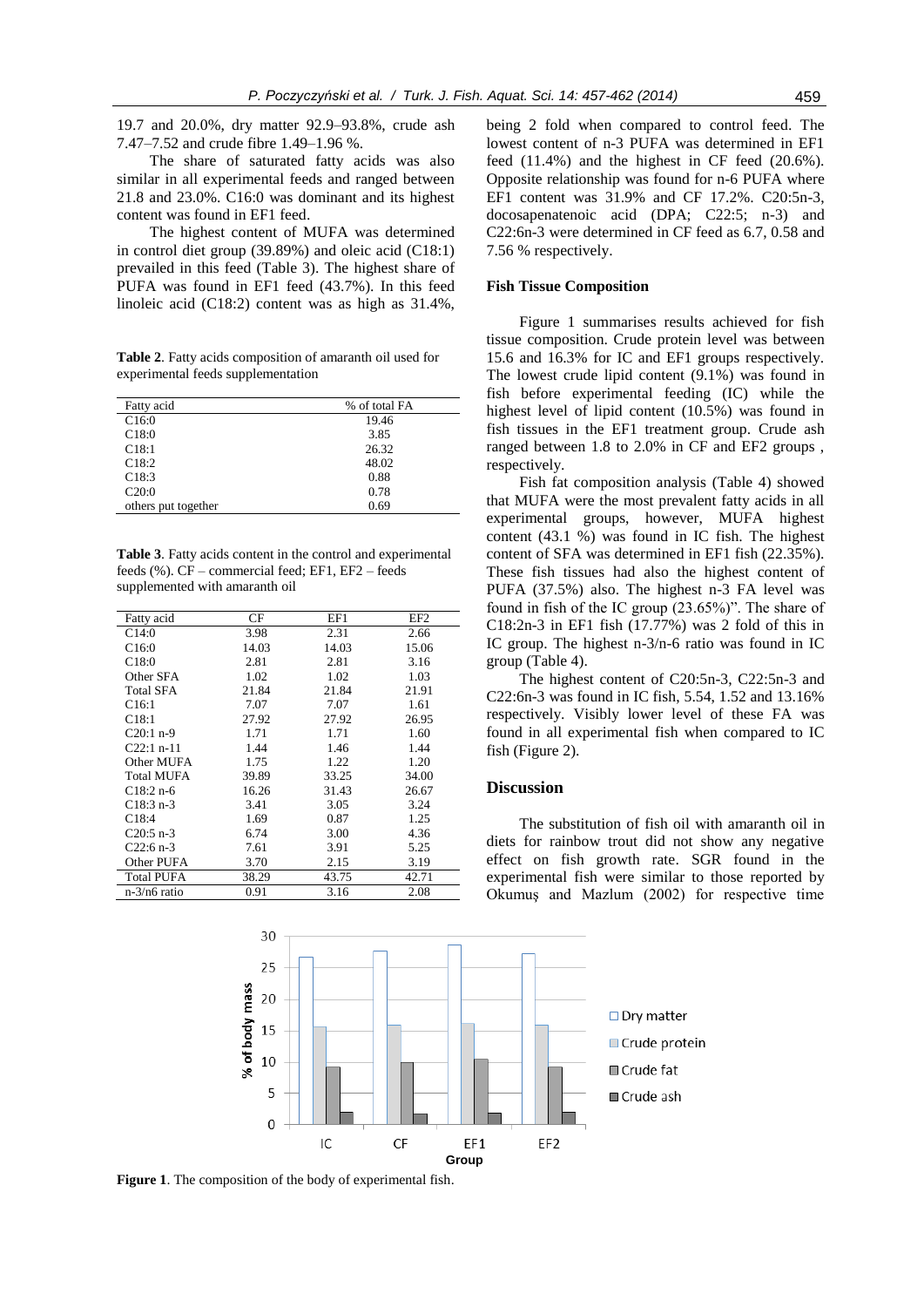| Fatty acid        | IC    | CF    | EF1   | EF <sub>2</sub> |
|-------------------|-------|-------|-------|-----------------|
| C14:04            | 4.9   | 3.95  | 3.51  | 4.01            |
| C16:0             | 13.29 | 14.14 | 15.03 | 14.72           |
| C18:0             | 2.48  | 2.92  | 3.08  | 2.82            |
| Other SFA         | 0.12  | 0.76  | 0.73  | 0.79            |
| <b>Total SFA</b>  | 21.49 | 21.75 | 22.35 | 22.34           |
| C16:1             | 6.52  | 6.64  | 4.97  | 5.52            |
| C18:1             | 25.24 | 27.25 | 28.08 | 27.15           |
| $C20:1 n-9$       | 5.02  | 2.95  | 3.28  | 3.26            |
| $C22:1 n-11$      | 3.88  | 2.33  | 2.31  | 3.05            |
| Other MFA         | 2.40  | 2.27  | 1.71  | 2.16            |
| <b>Total MUFA</b> | 43.06 | 41.44 | 40.15 | 41.14           |
| $C18:2 n-6$       | 7.20  | 11.66 | 17.77 | 15.57           |
| $C18:3 n-3$       | 2.16  | 2.37  | 2.07  | 2.14            |
| C18:4             | 1.99  | 1.49  | 1.20  | 1.36            |
| $C20:4 n-3$       | 1.10  | 0.88  | 0.71  | 0.76            |
| $C20:5$ n-3       | 5.54  | 4.57  | 3.10  | 3.52            |
| $C22:5 n-3$       | 1.52  | 1.19  | 0.84  | 0.91            |
| $C22:6 n-3$       | 13.16 | 11.93 | 9.09  | 9.46            |
| Other PUFA        | 2.80  | 2.07  | 2.33  | 2.27            |
| <b>Total PUFA</b> | 35.47 | 36.79 | 37.50 | 36.52           |
| $n-3/n-6$ ratio   | 3.26  | 1.80  | 0.89  | 1.08            |

**Table 4**. Fatty acids content in fish meat (%)



**Figure 2**. Eicosapentaenoic acid (EPA), docosapentaenoic acid (DPA) and docosahexaenoic acid (DHA) content in the fat of the experimental fish.

period.

PUFA are among biologically active nutrients remarkably influencing human health. PUFA, belonging n-6 and n-3 families, known also as indispensable fatty acids, includes: C18:2n-6, C18:3n-3 (α linolenic acid), C20:4n-6 (arachidonic acid), C20:5n-3 and C22:6n-3. C18:2n-6 and C18:3n-3 FA are not synthesized *de novo* in humans and most of animals and thus have to be provided in food (Lall *et al.*, 2002). FA are known as components influencing structure and permeability of cell membranes. Beside structural function, PUFA play important role in many biochemical processes (Hornstra, 2000; Sargent *et al.*, 2002; Simopoulos, 2002; Uauy and Dangour, 2006).

PUFA are synthesized only in plants (mainly n-6 ones) and marine algae (n-3). Oils contained in corns or fruits of oleaginous plants (sunflower, soybean, rape, olives) are good source of C18:2n-6 (Bell and

Sargent, 2003; Schulz *et al*., 2005). Green plants oils contain much more. There is almost no long-chain PUFA belonging to n-3 family in plants oils. Marine algae are able to transform C18:2n-6 to C18:3n-3 and synthesize long-chain n-3 PUFA (Zhukova and Aizdaicher, 1995). Amaranth oil is a rich source of these FA.

Biochemical composition of fish fat is strongly determined by food (Haard, 1992; Shearer, 1994; Steffens and Wirth, 2005). In culture conditions, body composition reflects the type and amount of feed. In nature, the trophy of water body and the season of the year influence tissue composition through food availability (Woźniak and Gomułka, 2008).

The meat of wild fish contains less dry matter, fat and minerals in compare to cultured ones (Shearer, 1994; Haard, 1992). Crude fat is the most variable component in fish dependent on the species, body weight, season of the year and food type (Koskela *et*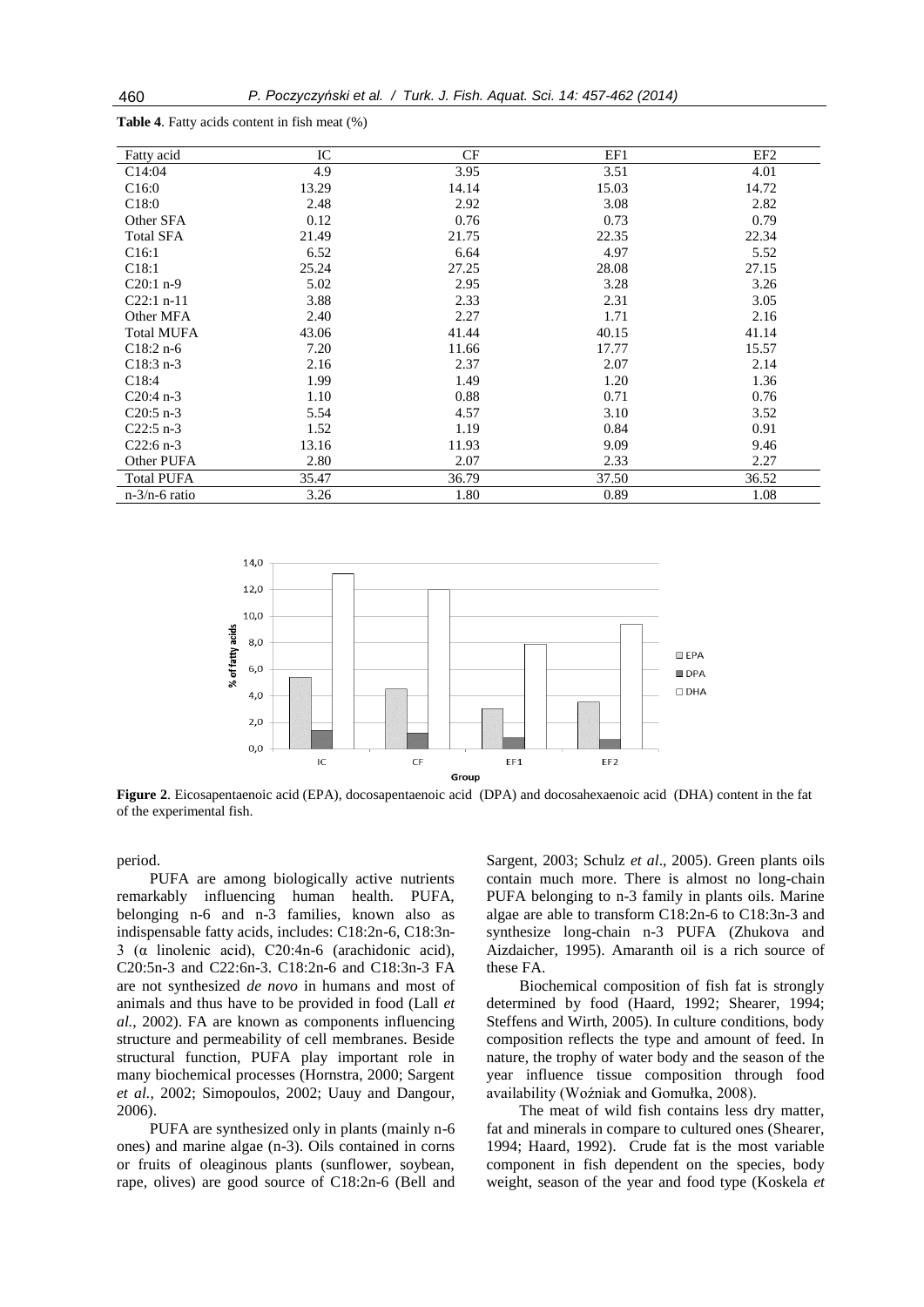*al.*, 1998). The addition of amaranth oil to the experimental feeds did not effect on the level of crude protein and crude fat in experimental trout body (Figure 1). Vranić *et al.* (2011) reported, in their review, that crude protein ranged between 13.7 and 21.2% and crude fat between 2.94 and 9.07% for rainbow trout of different origin. In our experiment, the content of crude protein was similar to mean values given by these authors, but the fat level was close to the upper limit. However, Valente *et al.* (2001) reported similar values to our results for both crude fat and crude protein for rainbow trout fingerlings fed with commercial trout feed.

The highest content of C18:2n-6 in feed supplemented with the highest dose of amaranth oil (EF1) is worth to be noted. This feed contained also the highest content of PUFA and linoleic acid. The PUFA content ranged between 33.47 and 43.75% in experimental fish. Similar results was reported by Bieniarz *et al.* (2000) in freshwater predatory fish like rainbow trout (32.38–36.86%), European catfish (23.36–36.45%) and pike (29.79–44.07%). PUFA level found in these species (30-40%) was similar to many marine fish (Osman *et al.*, 2001).

The content of C20:5n-3 and C22:6n-3 has a great influence on nutritional value of fish meat. There is no of these fatty acids in the meat of other animals (Lall *et al.*, 2002). Similar content of C20:5n-3 (4.36–5.24%) and higher levels of DHA (12.07– 16.61%) were found in farm trout when compared to our results (Bieniarz *et al.*, 2000). Much more higher EPA (10.3%) and similar DHA (11.52%) levels were found in cultured Atlantic salmon. Nutritional value of fish meat is characterized also by the n-3/n-6 ratio. In marine fish the ratio ranged between 4.7 and 14.4 while in freshwater fish it is between 0.5 to 3.8 (Kołakowska *et al.*, 2000). In the present study, n-3/n-6 ratios were found between 0.89 to 3.26. Similar value was reported by Bieniarz *et al.* (2000) in trout and European catfish, 2.48 and 2.39, respectively. Jankowska *et al.* (2003) found n-3/n-6 ratio as high as 3.25 and 4.4 in cultured and wild pikeperch respectively. Simopolus (1991) reported higher levels of 10.0 and 2.2 for wild and cultured trout, respectively.

## **Conclusions**

Our results indicate that amaranth oil can be a substitution of fish oil in feeds for rainbow trout. Nutritional value of experimental trout meat (in means of fat composition and FA ratio) was not affected. Moreover, experimental feeds containing amaranth oil resulted in slightly higher growth rate. Our results seems to be very promising, however, one has to take into account that the experiment was relatively short and the fish number in experimental groups was rather limited. Thus our results should be considered as a preliminary study.

Long term studies on substitution of fish oil by

amaranth oil in trout diets in terms of their effects on fatty acid composition or fish growth performance are encouraged.

# **Acknowledgement**

This research was supported by University of Warmia and Mazury grants No. 0804.0809 and No.0802.0801.

## **References**

- AOAC 1996. Association of Official Analytical Chemists, Arlington, VA, USA.
- Bell, J.G., Henderson, J.R., Tocher, R.D., Mc Ghee, F., Dick, J.R., Porter, A., Smullen, R.P. and Sargent, J.R. 2002. Substituting fish oil with crude palm oil in the diet of Atlantic salmon *(Salmo salar)* affects muscle fatty acids composition and hepatic acid metabolism. J. Nutr., 132: 222-230.
- Bell, J.G. and Sargent, J.R. 2003. Arachidonic acid in aquaculture feeds: current status and future opportunities. Aquaculture, 218: 491-499. doi: http://dx.doi.org/10.1016/S0044-8486(02)00370-8.
- Bieniarz, K., Kołdras, M. Kamiński, J. and Mejza, T. 2000. Fatty acids and cholesterol in some freshwater fish species in Poland. Folia Univ. Agric. Stetin (Pisc.), 214: 21-44.
- Caballero, M.J., Obach, A., Rosenlund, G., Montero, D., Gisvold, M. and Izquierdo, M.S. 2002. Impact of different lipid sources on growth, lipid digestibility, tissue fatty acid composition and histology of rainbow trout, *Oncorhynchus mykiss*. Aquaculture, 214: 253- 271. doi:10.1016/S0044-8486(01)00852-3.
- Christie, W.W. 1993. Preparation of ester deratives of fatty acids for chromatographic analysis In: W.W. Christie (Ed.), Advances in Lipid Methodology. Oily Press, Dundee, Scotland: 69-111.
- Figueiredo-Silva, A., Rocha, E., Dias, J., Silva, P., Rema, P., Gomes, E. and Valente, L.M.P. 2005. Partial replacement of fish oil by soybean oil on lipid distribution, liver histology in European sea bass *(Dicentrarchus labrax)* and rainbow trout *(Oncorhynchus mykiss)* juveniles. Aquacult. Nutr., 11: 147-155. doi: 10.1111/j.1365-2095.2004.00337.x
- Gorinstein, S., Delgado-Licon, E.P., Permady, H.H., Weisz M. and Trakhtenberg, S. 2001. Characterization of soluble amaranth and soybean proteins based on fluorescence, hydrophobicity, electrophoresis, amino acid analysis, circular dichroism, and differential scanning calorimetry measurements. J. Agric. Food Chem., 49: 5595−5601. doi: 10.1021/jf010627g.
- Haard, N.F. 1992. Control and chemical composition and food quality attributes of cultured fish. Food Res. Int., 25: 289-307. doi: 10.1016/0963-9969(92)90126-P.
- Higgs, D.A., Prendergast, A.F., Beames, R.M., Dosanjh, B.S., Satoh, S., Mwachireya, S.A. and Deacon, G. 1995. Potential for reducing cost of salmon production by dietary inclusion of novel canola protein products. In: D. Murphy (Ed.), Proc. Ninth International Rapeseed Congress. Rapeseed Today and Tomorrow. GCIRC Cambridge, Massachusetts, USA: 133 -138.
- Hornstra, G. 2000. Essential fatty acids in mothers and their neonates. Am. J Clin. Nutr., 71: 1262-1269.